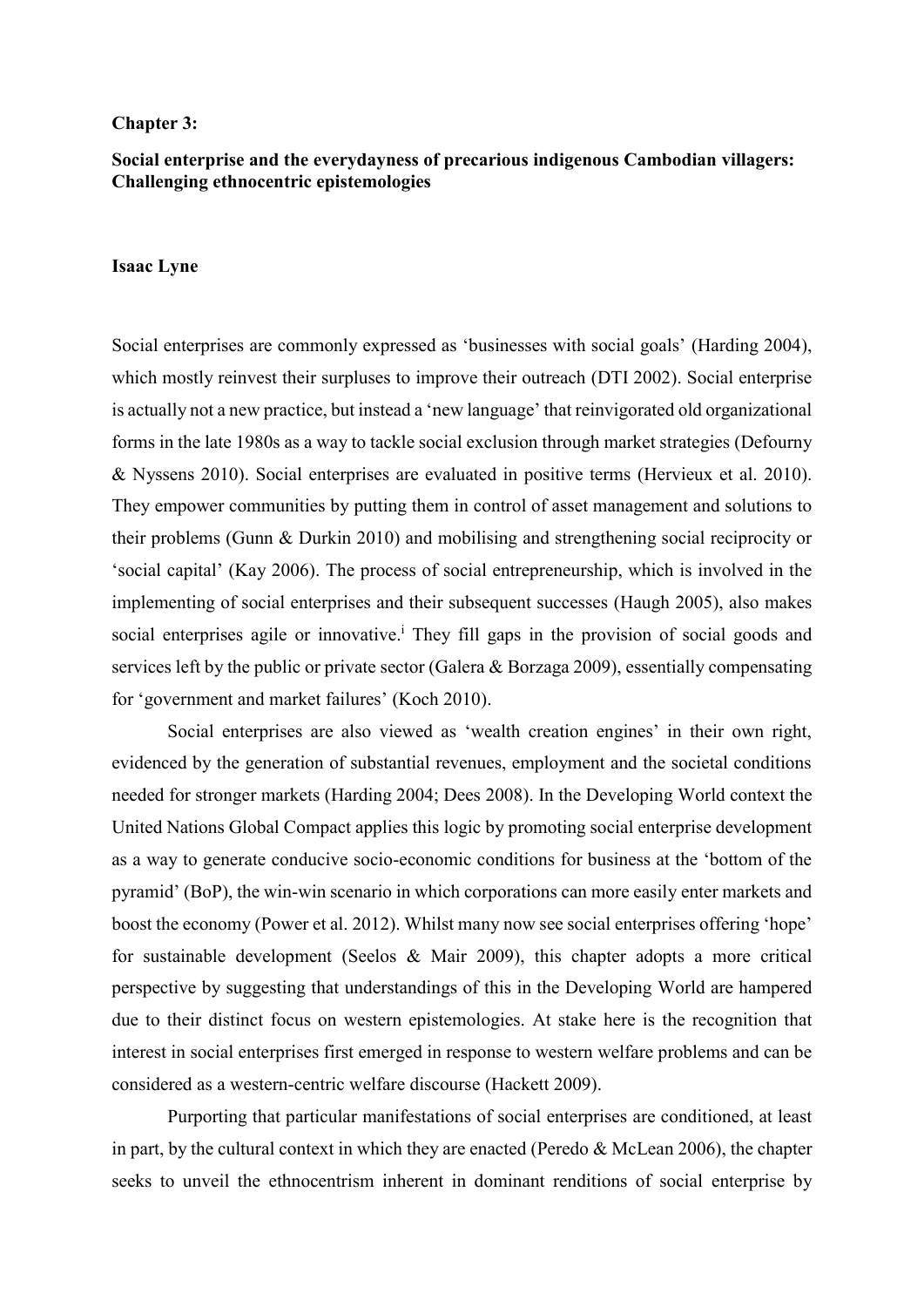zooming in on a United Nations project geared toward promoting entrepreneurial activity in and, ultimately, the livelihood of indigenous Cambodian forested communities. Fundamentally, this research explores the everydayness of social enterprises in two adjacent villages, in Rovieng District which lies to the south of Preah Vihear Province in northern Cambodia. The central research question guiding this research is: How do social enterprises emerge, survive and/or succeed in Preah Vihear? In addressing this question, the investigation unveils the narrowness of western understandings of social enterprise by raising sensitivity for the cultural contingency of social entrepreneurial projects and practices.

The remainder of this chapter is structured as follows: An outline of the United Nations project in question is followed by a discussion of the situated context of the study, relating to indigenous minorities in Preah Vihear. The data collection and writing process is followed by analysis of findings that contrast institutional logics with local ones and then look critically at conceptual matters related to social enterprises including social capital, community participation and surplus distribution. Contextual constraints on innovation are also identified before a concluding discussion about the meaning of social enterprise from a village point of view. The chapter seeks to make a critical contribution to debates about social enterprise by showing how value free, managerialist approaches which are identifiable in the western discourses (Curtis 2008; Dey & Steyaert 2010) once again conflict with specificity of Developing World context. In this case, the chapter calls for a wider reading of the customary transactions within diverse economies to make sense of incentives for social enterprise development.

## **The United Nations 'Creative Industries Support Program' (CISP) in Cambodia**

This Creative Industries Support Program (CISP) in Cambodia ran from 2008 – 2012, funded with \$3.3m USD from the Spanish Government. It was implemented by four different United Nations agencies with participation from four Ministries of the Royal Government of Cambodia (RGC). ii Program documents express that CISP was aimed at enhancing 'cultural entrepreneurship' but on close inspection much of this is oriented towards social enterprise development. Somewhat commensurately with social enterprise, CISP objectives included mobilising 'social capital' and the participation of indigenous communities as a way to ensure the equitable development of creative industries (MDG-F 2008, 8-14). Most specifically CISP was focused on the development of niche products as a way to instil resilience into indigenous minorities' cultures whose way of life is being increasingly impacted by the market economy (ibid., 29-30). The specific case in which I take interest is a value chain program for Oleoresin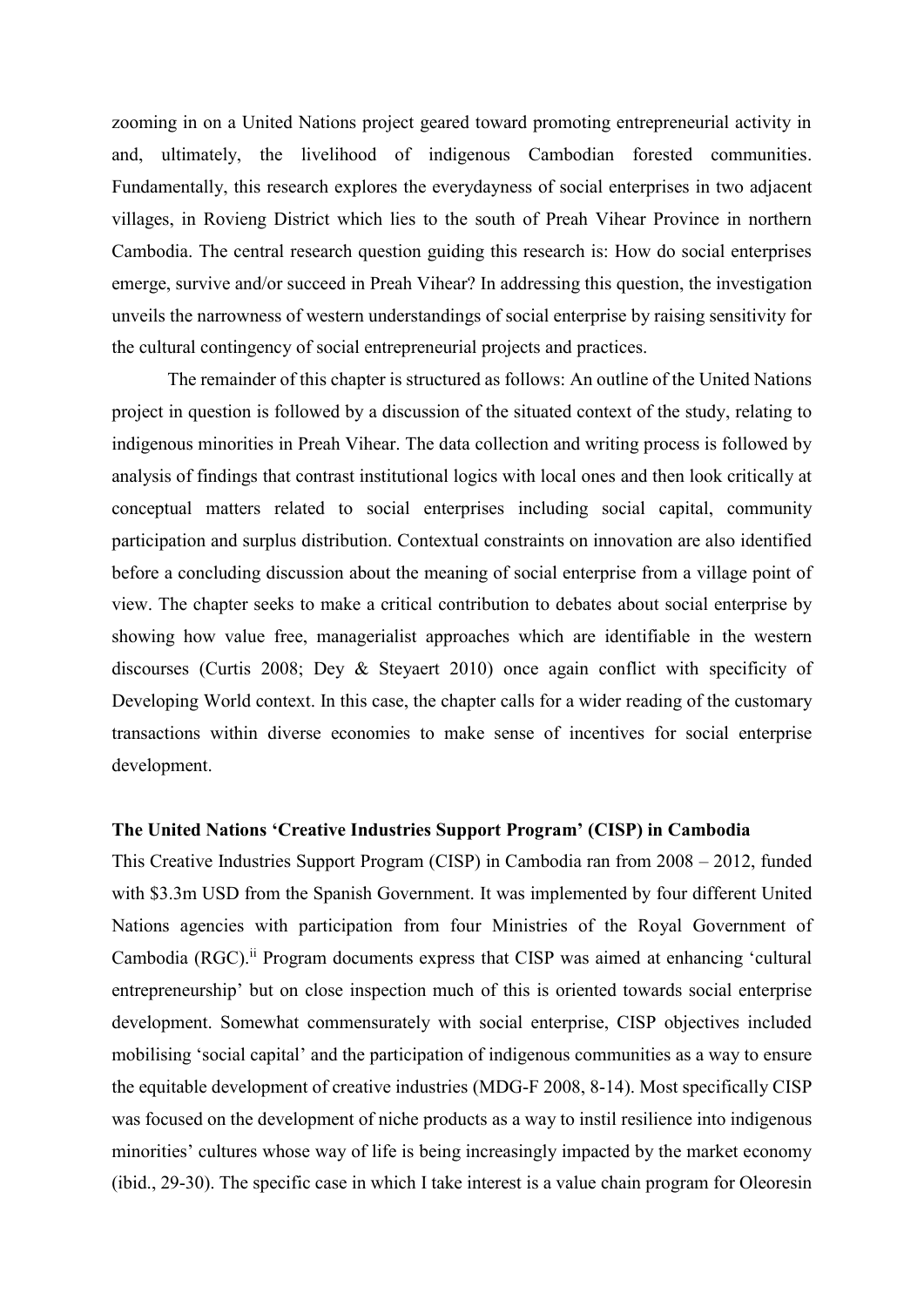which is tapped (by 'resin producers') from dipterocarp trees. Oleoresin has a domestic and international market for boat caulking and boat sealant and an international market paint/varnish and perfumery/cosmetics (Andaya-Milani 2011). In accordance with CISP objectives, Oleoresin was a focus in Preah Vihear Province of attention because it is a traditional product of the *Kuy* indigenous minority peoples.

### **The situated context: Kuy minorities in Rovieng District, Preah Vihear**

*Kuy* indigenous peoples mainly reside in the rural north of Cambodia (as well as parts of Laos and Thailand). They traditionally mix rice farming with livelihoods derived from the forest. Spiritual beliefs are Animist mixed with Buddhism. More importance is traditionally attached to local spirits (Ah'ret in Kuy language) than among the wider Khmer Buddhist population and much importance is attached to places of spiritual significance – particularly burial forests – where spirits are known to reside (Keating 2012; Swift 2013).

The *Kuy* in Preah Vihear live with a legacy of turmoil. Inevitably they suffered with the rest of the Cambodia after the Maoist Khmer Rouge overran the country, forcing most of the population into collective labour in rice collectives, rubber plantations or irrigation works and around 20% of the national population died in four years (1975-79) from starvation, disease and execution (Henderson 2007). In Rovieng, *Kuy* minorities were mistrusted by Khmer Rouge cadre and treated harshly (Swift 2013). The ousting of the Khmer Rouge from power in 1979 by the Vietnamese backed 'Kampuchea People's Republic' did nothing to improve their fortunes. Rather Preah Vihear became a resistance stronghold and site for continual insurgency by the Khmer Rouge aligned with Royalist and Nationalist factions during 18 year subsequent years of civil war (Bekaert 1993; Sorenson 1993).

Despite relative peace since the demobilisation of the Khmer Rouge in the late 1990s, *Kuy* minorities continue to be impacted by events beyond their control. Land grabbing (the expropriation of land, often violently, under circumstances of legal ambiguity) along with RGC issued concessions for industrial agriculture, forestry and mining (which frequently amount to land grabbing) and deforestation has increasingly excluded *Kuy* minorities from access to natural resources and sites of spiritual significance (Keating 2012). Conflicts have proliferated (CCHR 2014) and companies have obtained security "on loan" from RGC Armed Forces who have killed several and beaten many *Kuy* people accessing concession areas (Keating 2013, 313-14). Saying the way of life of *Kuy* minorities is 'impacted by the market economy' thus seems restrained. Most pertinently to the text ahead, on account of producers exclusion from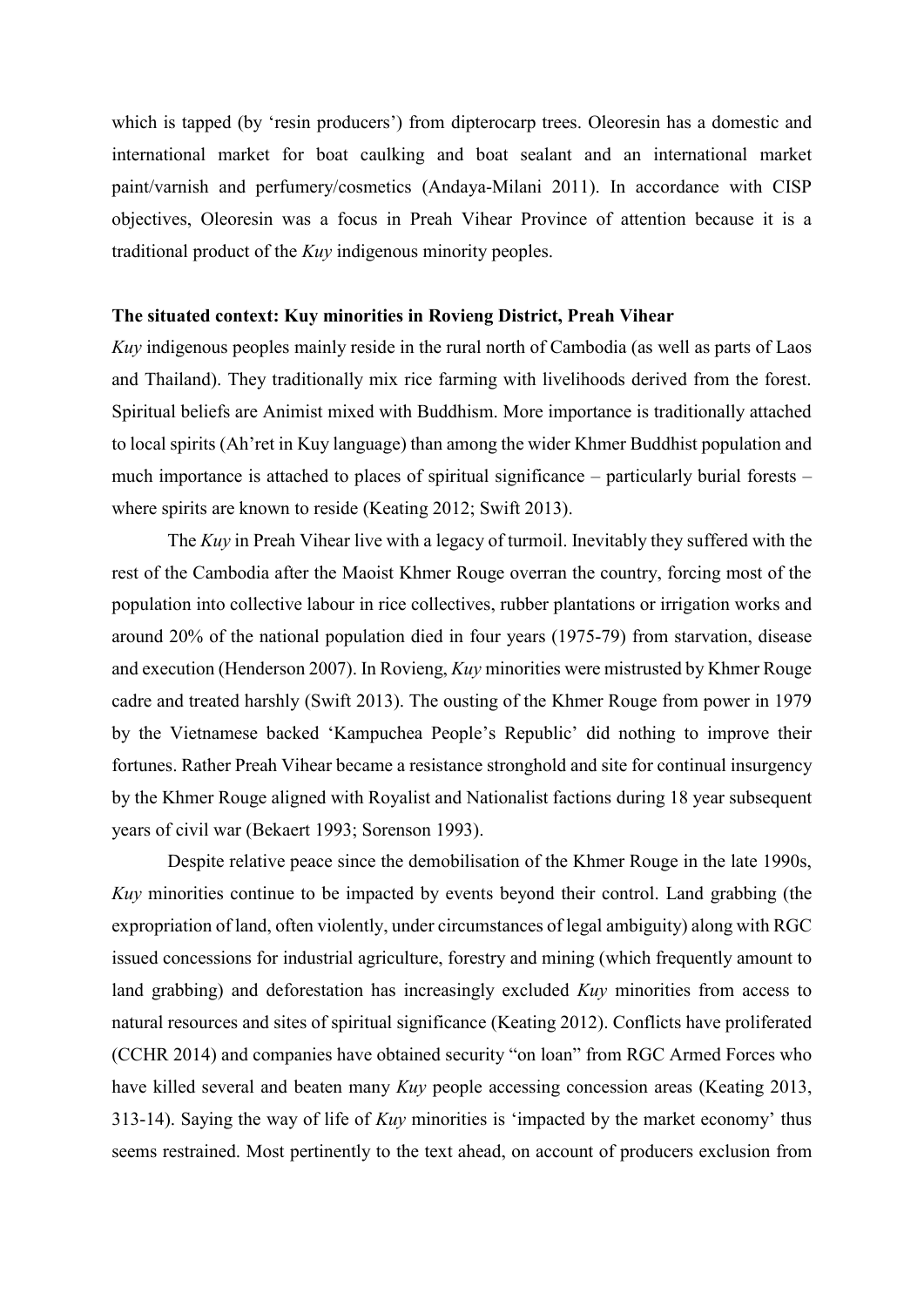resources the quantity of Oleoresin that producers can tap has reportedly produced halved from 20 to 40 average litres per day in just four years between 2005 and 2009 (ILO 2010, 19).

### **Data collection and analysis**

Data collection between January and April 2011 began with three interviews: the UN-CISP coordinator; the director of a consultancy company hired train to Resin Producer Associations (RPAs) on marketing and finally the director of a local Non-Governmental Organisation (NGO) recruited to the CISP Oleoresin program. The objective at this point was to find out more about CISP and gain insight into their perception of the reasons for an Oleoresin intervention. 12 qualitative interviews were subsequently undertaken with members of two (RPAs) located in adjacent villages. From this point onwards they appear as RPA-1 and RPA-2. The main thing gained from a comparison of two RPAs as opposed to a study of just one is that each RPA emerged under different circumstances and there are different insights to be drawn. RPA-1 emerged autonomously and pre-existed the CISP intervention while RPA-2 was formed purely in response to the procured interventions of CISP, initially being encouraged by the NGO and then encouraged further to cooperate by the consultant company in trainings. In each instance six interviews (five members plus the respective RPA leader) took place. This was followed by a group discussion with four interviewees (two members of RPA-2, one member RPA-1 and also the leader of RPA-1). The FGD objective was to see how responses differ in a group context and also to see what issues emerge as matters of importance during a discussion between villagers which are not elucidated in a single person interview.

All interviewees were *Kuy* indigenous minority villagers. *Kuy* minorities generally speak Khmer language which Swift (2013) puts down to their assimilation into wider Khmer culture in response to discrimination. A *Kuy* assistant was recruited for my interviews but all interviews were conducted in Khmer language, allowing me to engage at an elementary conversational level while taking notes from the translations given. Interviews tended to last between 90 minutes and two hours. Interviews for RPA leaders were shorter. All interviews were recorded and stored as electronic files. Interview notes were typed up and critical moments were revisited in recordings to get an accurate translation from a native Khmer speaker. Responses to each question were entered into a spread sheet for the purpose of drawing out general trends. The analysis was synthesised with literature on social enterprise alongside literature on Cambodia and *Kuy* minority experiences in order to develop a case study narrative.

This research was initially undertaken as part of a broader comparative study of three different types of social enterprises in Northern Cambodia (Lyne et al. 2013). This steered the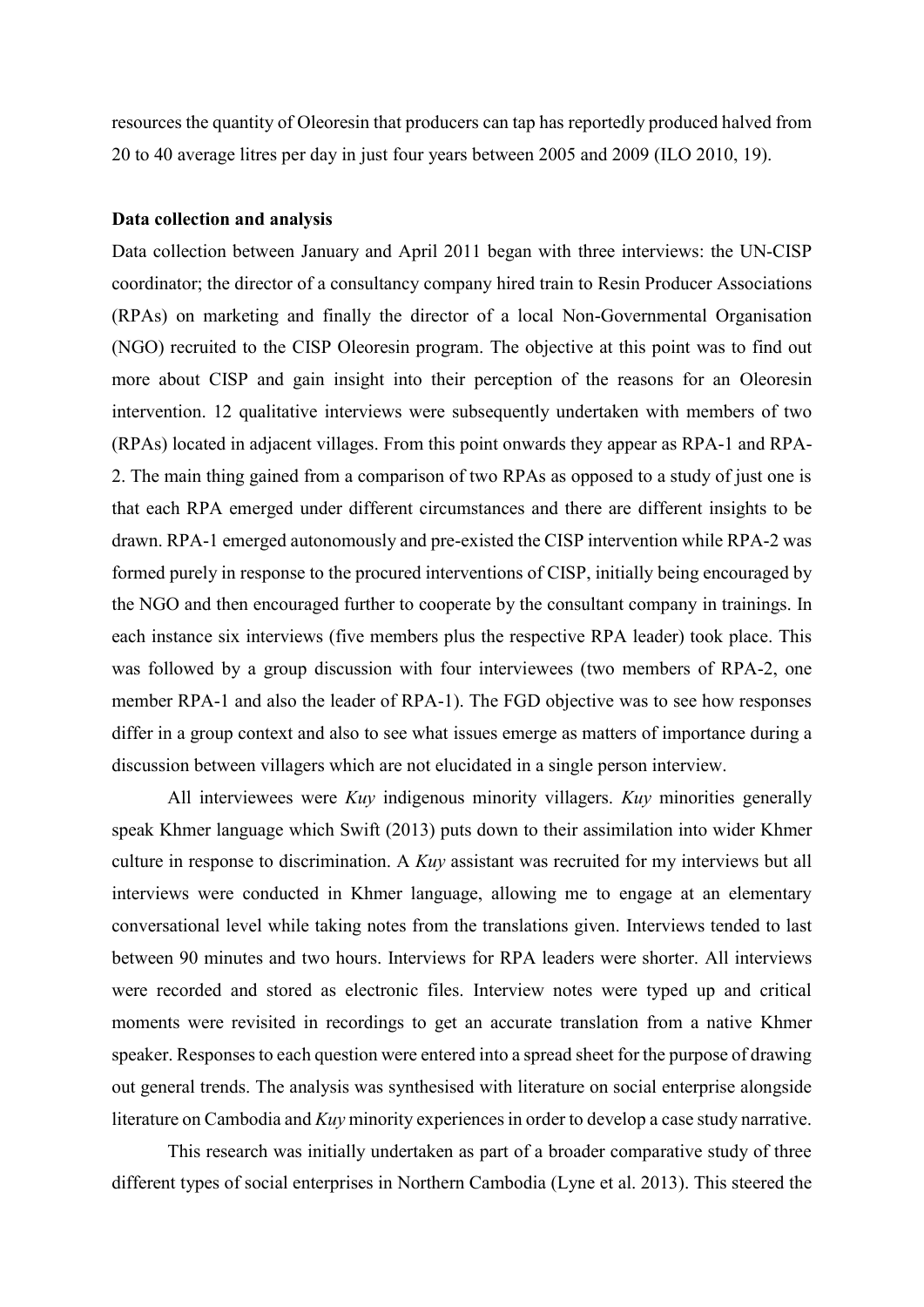outcomes as far as western-centric debates and definitions surrounding social enterprise tended to take precedence. In part this was driven by the desire for outputs useful to the British Council who administrated the initiative Development in Higher Education Partnerships (DeLPHE) that was funding the research. On reflection more questions in the interview schedule derived from literature on Cambodian culture could give greater nuance to social enterprise from a grassroots village perspective.

#### **Findings**

### *Official and local logics of CISP*

The analysis revealed a clear disjuncture between the various promoters of the resin project of CISP – e.g. coordinator, consultants, NGOs –, and how the two RPAs on the ground received the project. As to the former, the CISP coordinator asserted that protecting natural forestry resources and negotiating and managing access to NTFPs are critical issues for indigenous peoples because these resources have supported the livelihoods of *Kuy* minorities for generations. The organization of resin producers into coherent and responsible associations was paramount to this objective. The emphasis on social capital and community participation in CISP documents was readily apparent in his reasoning. The local NGO director also saw their remit as helping villagers to get organized to incentivise good forest management. The consultant concurred that community organising is important but from his perspective the most important activity was to resin marketing. In his view better marketing could enable villagers to leverage pressure for ensuring resin quality which in turn would build reputation in the locality and generate a better bargaining position with wholesalers. It was proposed that the RPAs could collaborate across villages on a 'resin market' to start dealing directly with wholesalers who would be brought into the area. He referred to this setup as a social enterprise. Among the three promoters of the CISP project he was the only one to frame the desired outcome of CISP using the specific terminology of social enterprise.

In contradiction to the official CISP logic, implied in the assumptions and sensitivities of the project document, in the two resin associations in Rovieng there are differences in outlook. All but one of the RPA-1 members, unsurprisingly, said that their first priority as an RPA member is to improve their income. However there are critical differences between members of the two associations, in terms of how they sensed this would be achieved. In RPA-1 (which emerged organically, pre-dating the CISP intervention) most members joined to promote forestry protection. This was viewed as the best way to secure and perhaps improve their income. RPA-1 members recognised villagers' participation in the destruction of their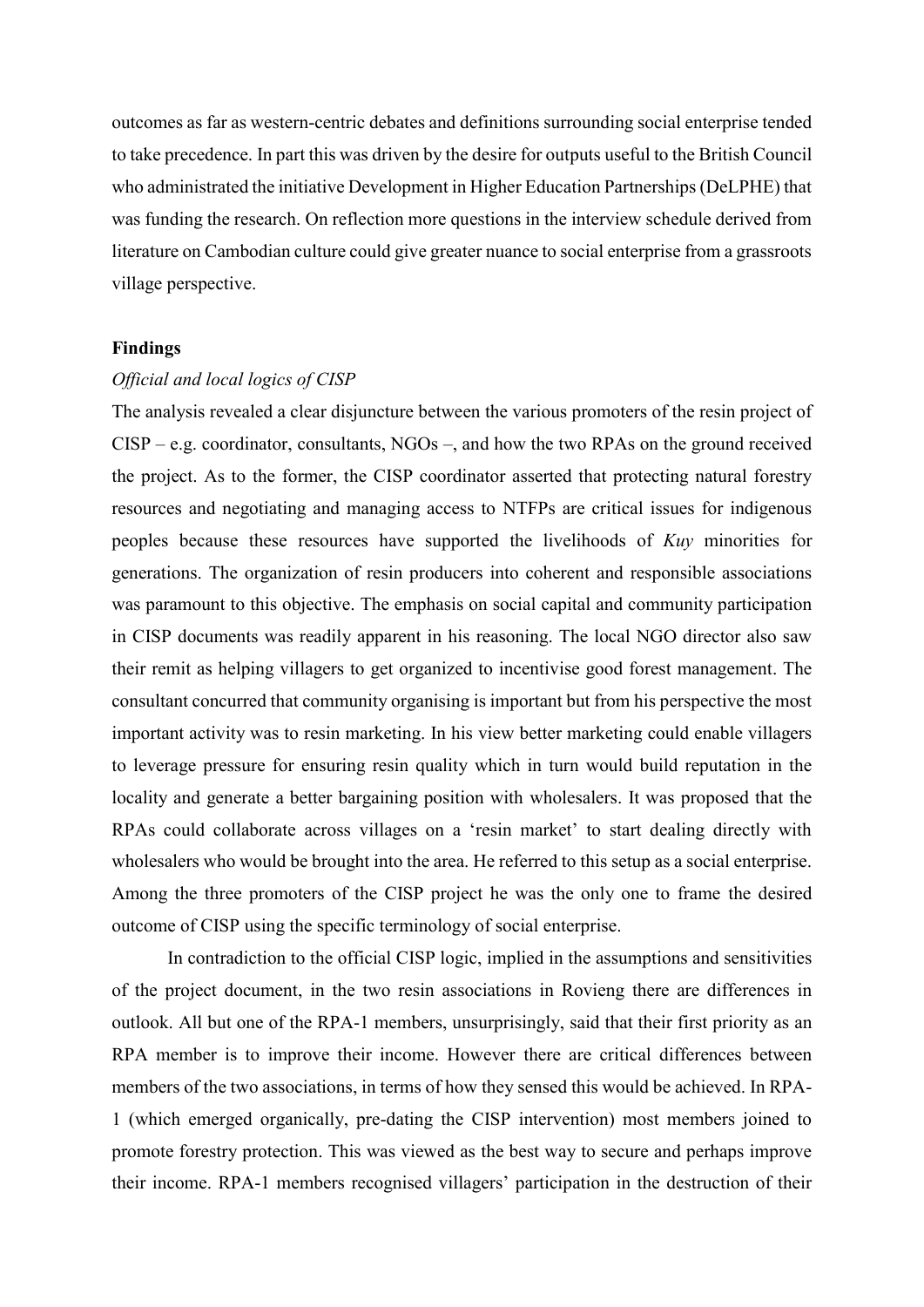own livelihoods. Mostly due to their increasing exclusion from natural resources, villagers have been compelled to seek more cash income by cutting trees to sell timber on the black market, sometimes taking up with illegal logging operations. It was expressed that the RPA-1 should promote better behaviour among villagers to ensure good relations with outside officials so that they are not banned from the forest. To this end RPA-1 has, with the encouragement of the local NGO, become part of a 'Community Forestry organization' which under 2002 Law on Forestry provides limited user rights on 'state public land' for subsistence purposes.



**Figure 1: Felled dipterocarp trees in Rovieng District (own photo April 2011)***.*

The RPA-2 membership (excluding a younger member) in contrast joined solely because they thought they could somehow *sell more resin without much thought of conservation at all*. This reflected on the origins of RPA-2 in response to the procured consultant services. While the leader had concerns with conservation, there was less agreement among other members about the necessity to change behaviour. There is also a profound lack of agreement about whether cutting trees is unethical given that powerful people outside of the village (including the military) do it on a much larger scale. Two members said that they were dissatisfied with the RPA-2 because they were not selling any more resin at all and that this justified cutting trees if they had no other way of making money. Two also complained about the teaching, expressing that more quality control in the group will just mean they cannot make money. It seems that the training was fraught with contradictions in the eyes of these respondents and the understanding of it unclear.

## *Community participation and social capital*

The leader of the self-formed RPA-1 was elected. According to members he had good relations with forestry officials and was generally viewed by others as a 'leading person' who was trusted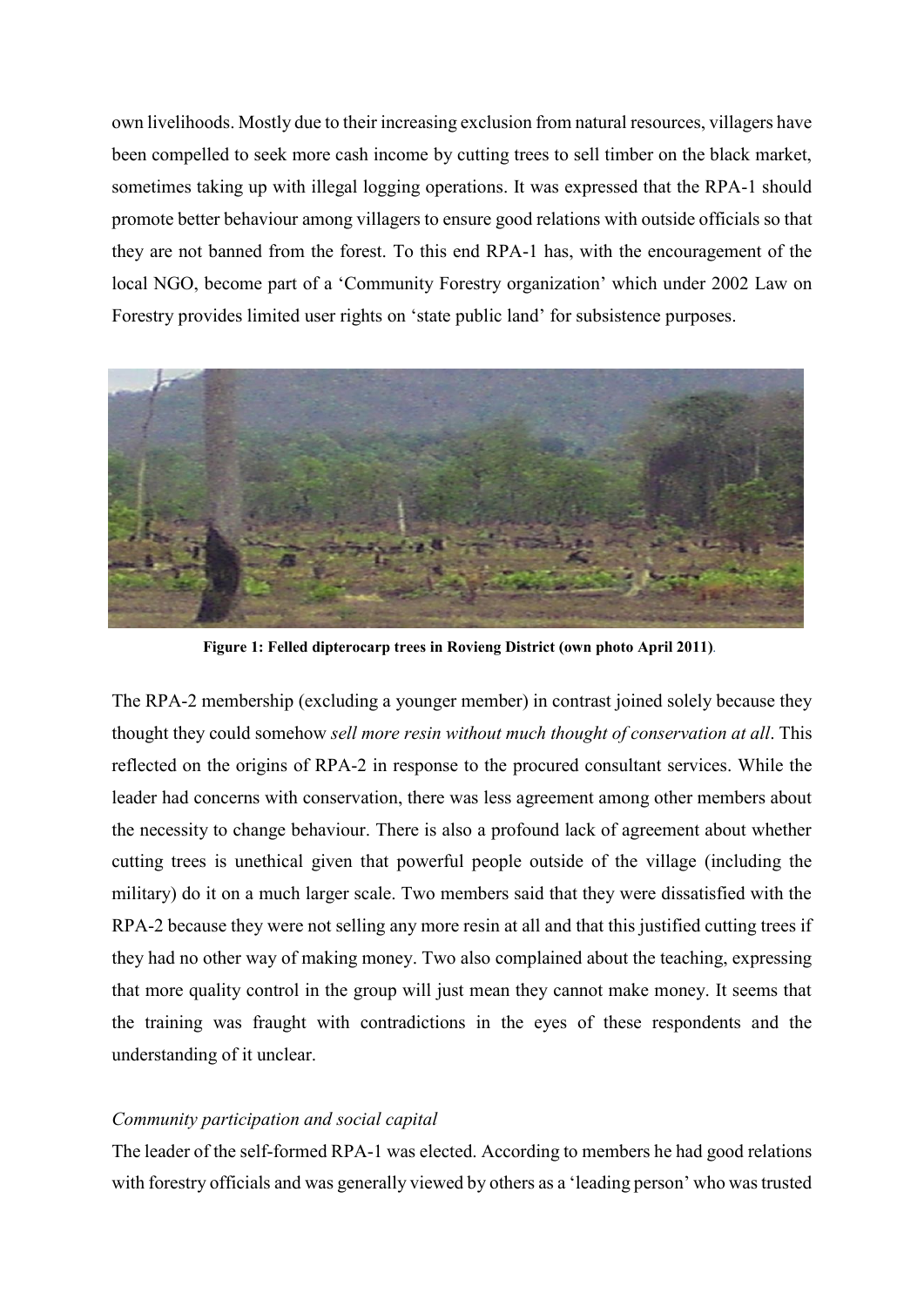to decisions. There is a view among members that '*special people*' should not make decisions alone and that attending meetings was important. But it is also generally asserted that the leader should determine what decisions need to be made and call people to a meeting when he feels it is necessary to do so. One member said that everybody must be able to participate but sometimes it can be a burden, so it should be limited. In summary, because members were clear on their objectives, having formed the association among themselves without instigation from outside, there was a strong sense of ownership. Rather than being wholly participatory, RPA-1 in this instance lends support to 'stewardship' theories on social enterprise governance; i.e. participation in decisions is limited for better efficiency and leadership is exercised by the manager/entrepreneur who is also part of the community that the enterprise serves (Mason et al. 2007, 290-291) although inertia among members perhaps had much to do with the model they adopted.

The RPA-2 leader was not elected. He was chosen by lottery after the consultant training. He had also been in the village for only 10 months beforehand. It did not seem imperative among members that he had a standing in the village. Two RPA-2 members actually pointed to the Village Chief rather than the association leader when I asked who they thought the most important members were, even though the Village Chief is not an actual member of the RPA-2 at all. There was reportedly very low attendance at meetings. Three members expressed that participation in the RPA's affairs was not necessary at all and that instead the leader should take care of matters on his own and communicate with the NGO and forestry officials. It was clear that RPA-2 was not living up to the CISP objective of promoting greater participation among communities in the management of their resources and affairs. In part this might have been the anticipated outcome of the RPA-2 having been directly constituted through a program focused upon resin marketing. When villagers failed to make more money their participation rapidly declined. The inertia of members was much higher than in RPA-1 and social capital, or bridging ties across different members of the community, was hard to envisage. Instead some members saw their chances for security hinging on relations with the Village Chief, although this was true in both villages in different ways. This underlines another contingency in the understanding of a how a social enterprise is likely to operate, which is the prevalence of patron-client relationships.

## *Constraints on innovation: Patron client bonds*

The trainer sent by the consultant company expressed frustration that no members of either RPA were willing (in accordance with the consultant's recommendations) to develop a resin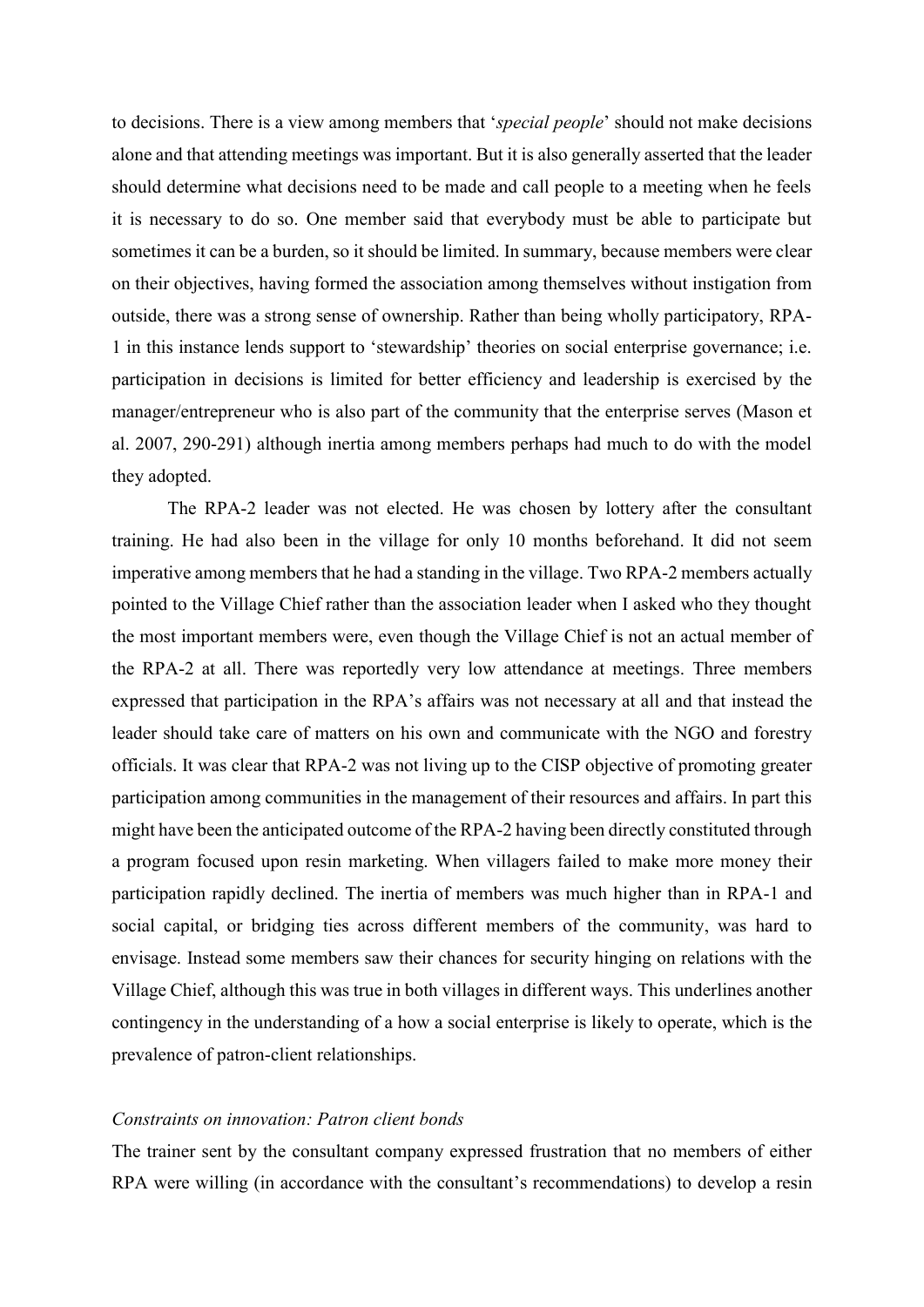storage system with a view to bringing traders into the area. What transpired is that RPA members sell liquid resin directly to the Village Chief, who in turn deals with all outside wholesalers. Some come to his house where the resin is stored. Otherwise he has connections in Phnom Tbeng Meanchey, the main town in Preah Vihear Province. None of the members interviewed in either RPA, including leaders, would countenance any other system than selling their resin to the Village Chief who has the sole monopoly on the middleman position. All RPA members in different ways are deeply invested, as individuals, in patron-client relations with the Village Chief. More widely in Southeast Asian studies, patron-client relationships are a norm of reciprocity whereby villagers with limited options try to gain subsistence guarantees from personal (dyadic) relationships more powerful actors. There are implied obligations on the part of the patron, it is for instance anticipated that a legitimate patron will be 'generous' – regardless of whether or not their minimal obligations are met in practice (Scott 1977). This reality is widely observed in studies of Cambodian villages, where familial relations with patrons are deeply personal and carefully guarded (Ledgerwood 2007).

This anticipation of patron relations as insurance is deeply embedded among villagers whose livelihoods are precarious. Village Chiefs are not selected by vote, they are appointed directly by the Romoneiy Commune Chief. This is the case in all Cambodian villages; the Village Chief connects the village to Commune level politics which is overwhelmingly dominated by the ruling Cambodian People's Party (although opposition parties are represented) (Hughes 2007). In the north of Cambodia powerful actors notoriously continue to extract rents from land titling as a privilege and in some instances elite actors are known to mobilise violence to press their claims upon resources (Diepart & Dupuis 2014). Under such circumstances, and no doubt in large part also due to past traumatic experiences set out earlier, maintaining a connection to a patron figure makes a lot of sense. The inequality of benefits from resin collection thus resonates with value chain studies elsewhere in Cambodia showing how the disproportionate sacrifice of surplus in return for 'protection' amounts to rational economic behaviour on the part of precarious villagers (Thavat 2010). This all brings into question the extent to which social enterprise can be considered as a market-based innovation that meets people's social needs, as is generally asserted to be the case in literature. First of all this underlines how markets themselves are always contextual. With the supply crowd and demand crowd always come local norms and customs and also laws enforced by different means, as Polanyi (1957, 266-267) is well known for pointing out. Moreover, patrons have a tendency to thwart changes that are not in their own interest or to make sure that any changes serve their own interests or those of their most valuable supporters, as Matthews (2007)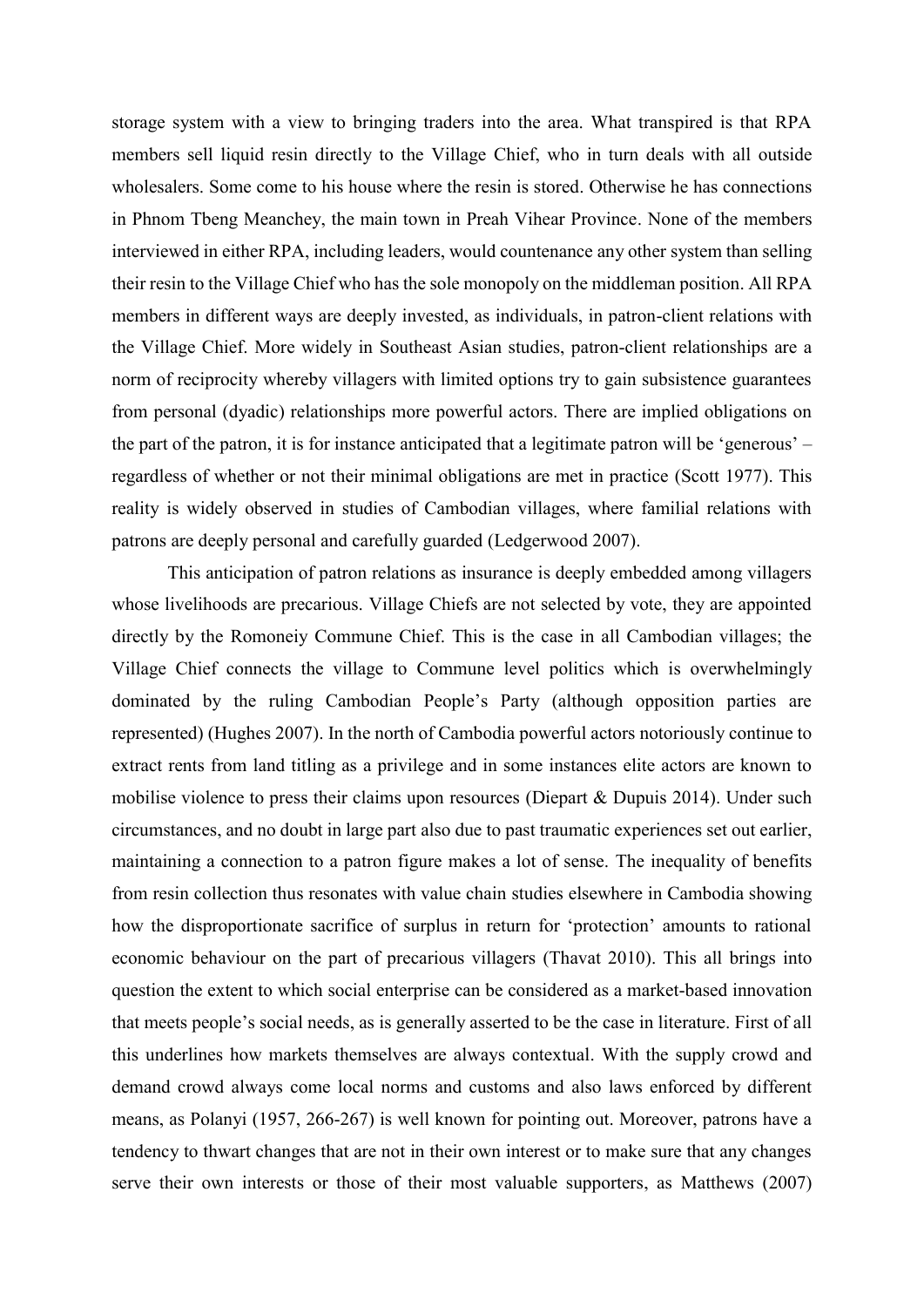illustrates in a study of village based financial institutions in Cambodia. The propensity for the types of 'social innovations' that social enterprises are in general deemed to be central to (Defourny & Nyssens 2013) must therefore be placed within some quite rigid limitations, in consideration of the way these RPAs work in practice.

This also calls into question some of the assumptions about who should stand to benefit from social enterprises. As a general rule western literature leans toward the notion that a social enterprise must be 'not for profit' (Defourny & Nyssens 2010) but in this instance it seems pertinent to ask what it is that surplus is *being used for*. As Scott (1977) illustrates, patronclient relationships in pre-capitalist society have traditionally provided the most basic type of social insurance available to peasantry. Arguably in this instance, with villagers caught between the customary economy typified by subsistence and trade in non-monetary goods, and the advancing capitalist one, insurance payments made by allowing the Village Chief to appropriate their surplus in value form is deemed to have social effects, or in the language of social enterprise, is deemed to be meeting important social needs. Beyond the questions about non-profit essentialism raised by patron-client relationships, it can also be asserted that the situated context (written earlier in this chapter) renders the non-profit orientation questionable more widely still. These are matters that I turn to next in consideration of debates about the distributions of surplus and equity within the social enterprise itself.

### *Social enterprise and community solidarity: Using surplus for social goals?*

Both RPA leaders and two members of RPA-1 expressed that the use of monetary surpluses (from resin collection) for community development *might* be desirable. It was expressed as a good idea for instance if some money is invested into the construction of a well, concrete latrines and better timber for construction. RPA-1's leader and one member also said a saving program might be one way to achieve this. However on the whole the notion of a social enterprise that reinvests its surpluses into social objectives instead of redistributing them to members (DTI 2002) is implausible. Those who said it is a good idea were less optimistic when I asked if it is actually a possibility. All other RPA members (notably the entirety of those in RPA-2) stressed that resin income is the property of members and their families alone. Money was needed for daily life. With less land accessible to farm and graze animals and declining access to forestry which provide salvaged wood fuel, different types of food and materials that could be traded, there are more things they must pay for nowadays with cash. Several villagers not only expressed that it was impractical to reinvest surplus income into village development, but also that they could not imagine this as the reason for an RPA at all. They felt it was the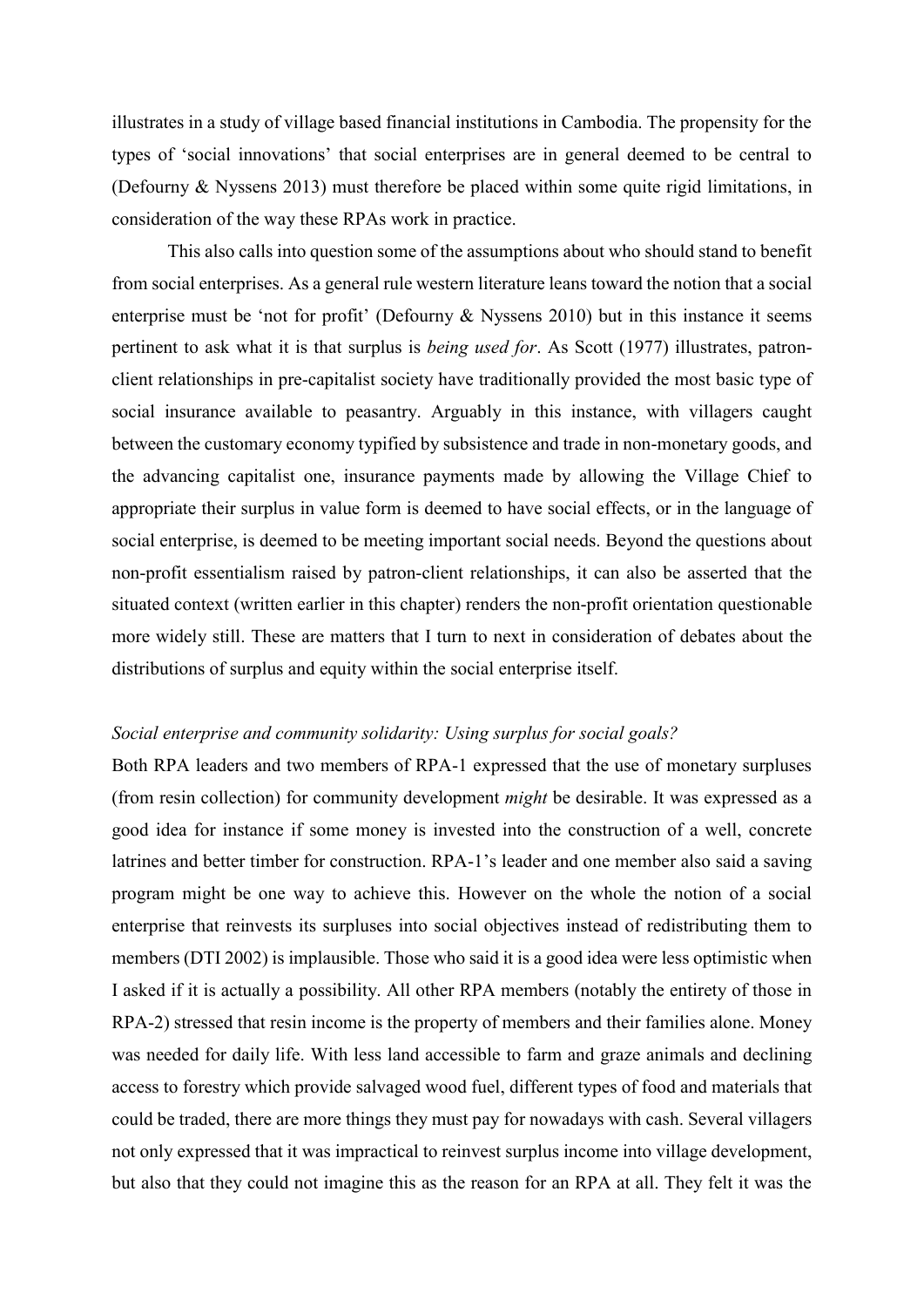Village Chief's job to leverage resources through the Commune Council officials or that NGOs should provide such infrastructure.

If one clings to the view that social enterprises are a means by which communities gain control over their resources and solutions to their problems (Gunn & Durkin 2010), then the views of RPA members about the use of surplus become problematic. However it makes sense to look beyond the reinvestment of surplus to understand a social enterprise contextually in this instance. Uncertain futures make villagers lack of incentive to invest surplus in this way understandable. What they build today could be taken away tomorrow by the next land concession signed off by the RGC. This calls into question western-centric views of social enterprise because the notion that a community-based social enterprise *could* actually put a village community in ultimate control of its resources in northern Cambodia is dubious. This intersection of a customary economy and a capitalist one is always a problematic place for villagers to be because an increasing circulation of cash does not, per se, raise the quality of life (cf. James et al. 2012, 247-248) and in some conditions worsens it. However under these conditions of uncertainty, it seems reasonable enough that villagers deem the distribution of monetary income as a means for the day-to-day survival of a household as *social in itself.*

In addition to a lack of appetite for channelling monetary surplus beyond the household there is also little appetite in either RPA for any talk of equity vis-à-vis the disadvantaged. This constrains the type of solidarity viewed by some writers as the raison d'être for, and the identity politics of, social enterprise development (Hulgård et al. 2010). Every respondent said those who work hardest should get the most money. When I probed this they insisted it was regardless someone's disability. This is despite that RPA membership included amputees and that Preah Vihear is one of five Provinces that collectively account for more than 60% of national landmine contamination (Landmine & Cluster Munition Monitor 2016). Four respondents (three in RPA-1 which was otherwise the more social RPA) expressed that the badly disadvantaged, including the disabled, should go to an NGO – the RPA should bear no responsibility for them at all. An elderly respondent expressed in the strongest terms that "*nobody owes anything to anybody else. If they are disabled, they need to be smarter. They have to think more how to get money*." Following the situated context written earlier, it is evident that past experiences and trauma, including forced collective labour during the Khmer Rouge time and conflicts until the late 1990s, put social solidarity in a particular context. This concurs essentially with others who also find that damaged trust and undermined relationships beyond the household are, in different ways, an enduring legacy of the Khmer Rouge time and subsequent conflicts (Zucker 2011).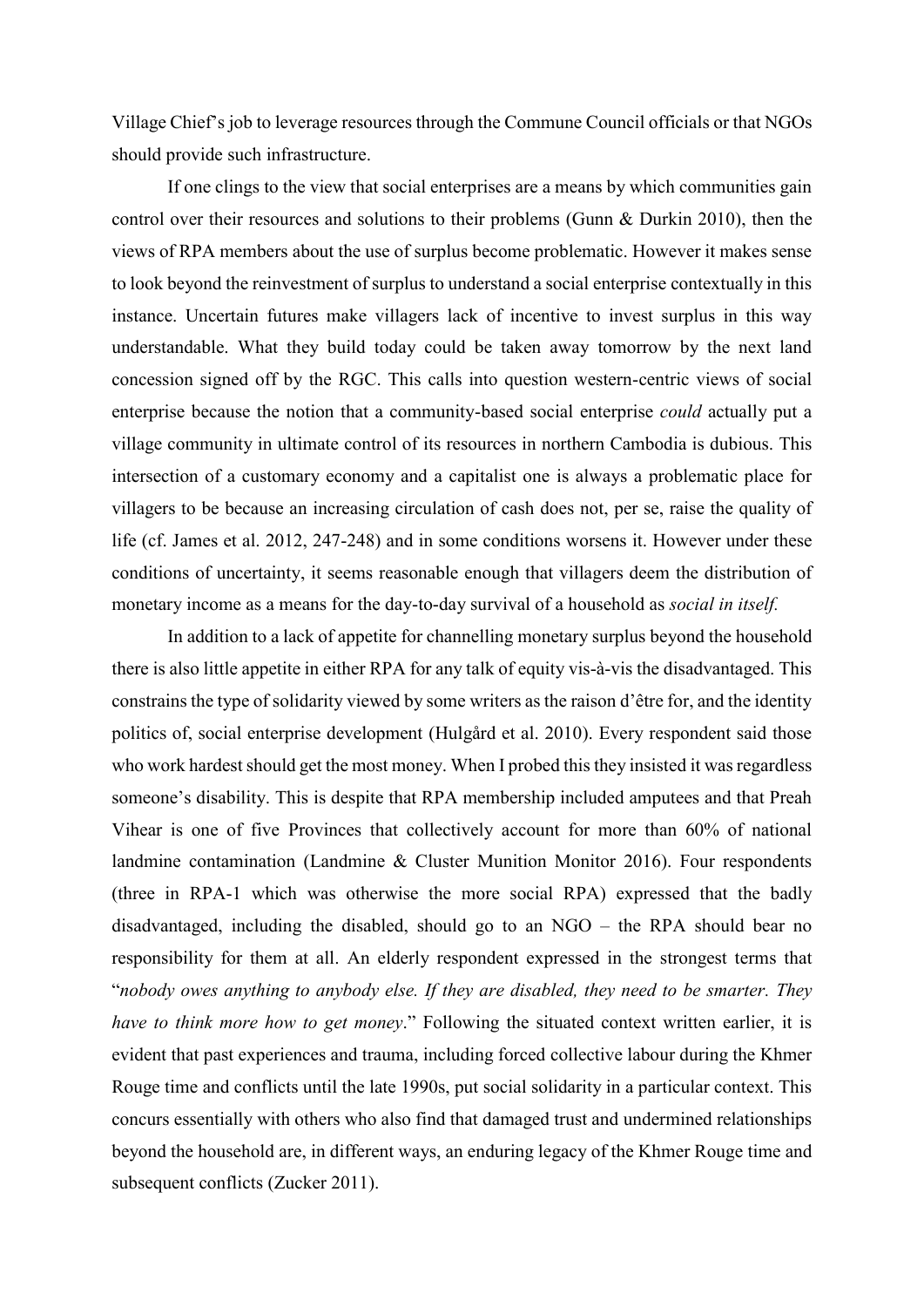#### **Concluding discussion: A different way of seeing social enterprise?**

At the outset of this chapter, I asked the question: How do social enterprises emerge, survive and/or succeed in Preah Vihear? The short answer would seem to be: autonomously and organically with their own self-determined objectives. The obvious lesson is that the assumption that social enterprise development in one village could mobilize the type of social capital found in another village has proven flawed. CISP documents recognise that each group engaged needs to find its own way to mobilize community participation because one size cannot fit all, but there is still an overriding emphasis on the development of models that can be widely replicated (MDG:F 2011, 14). This emphasis is similar to that placed on replicable models in social enterprise consultancy literature (Alter 2007, 49). But the problem more precisely here is that it is the value-free managerialist approach (Dey & Steyaert 2010) that seems the easiest one to replicate turns out to also be the least reflective or dialogical one (Ridley-Duff & Bull 2011).

A compounding issue is that the two RPAs mobilized with different routes in mind towards objectives that are similar, but not entirely the same. The purpose of RPA-1 was not wealth creation as such. Rather it was continued subsistence. The notion of social enterprises being wealth-creation engines in their own right that lay the conditions for business at the 'bottom of the pyramid' might make sense to outsiders looking inward, who see potential for value chain improvement and better benefits from the resin industry at large. But it is not seen that way from the RPA-1 village looking outward. Rather the reasoning is the conservation/protection of the wealth that they already have. Moreover in this instance, where the RPA-1 was proving relatively sustainable, the notion of social enterprise as a value chain improvement comes up against deeply guarded practices of patronage which were arguably underappreciated in the delivery of the CISP project. In a sense, so too underappreciated was the temporal nature of being in time for indigenous *Kuy* minorities. Past experiences, present distresses and an increasingly uncertain future all constrain the potential for commercial social enterprise development but render the seeking of security within specific relationships perfectly intelligible.

A final point I turn towards is to the undisputed credit of the CISP project design. Oleoresin was targeted as a traditional product of *Kuy* communities and the objective was to preserve their way of life. This was the clearer objective of the CISP coordinator; far more important it seemed the developing markets *per se*. From this point a better answer is given, I feel, to the research question that I asked, if the notion of 'emerging and thriving' is removed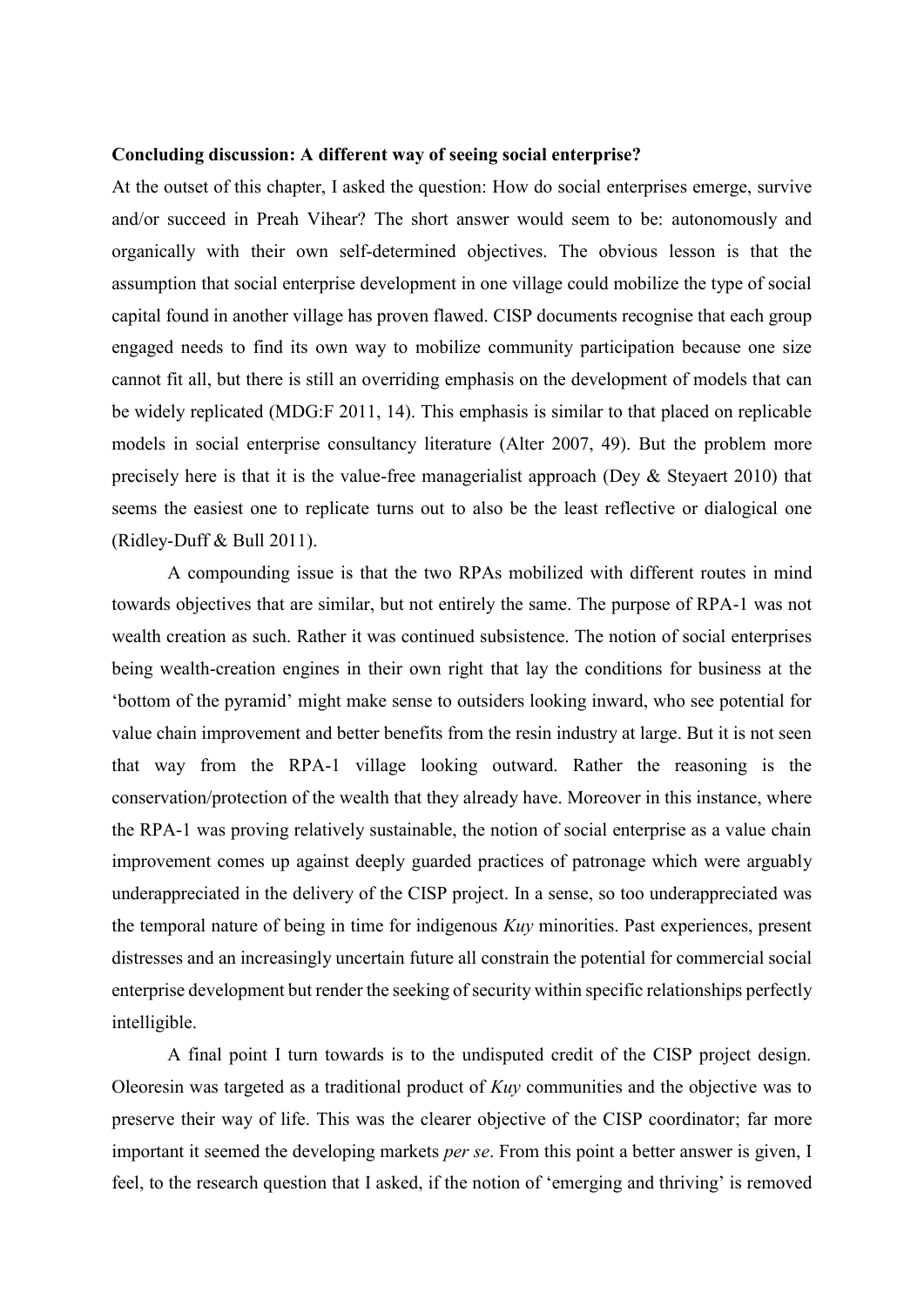altogether from the usual reading of 'markets.' For sure, resin collection is a source of income. But it is also part of the customary economy. RPA- 1 members were clear about this. They were reliant on access to the forest not only for resin but also for a range of NTFPs which provide not just subsistence but also access to products (not always strictly legal ones) that can be traded for other goods. To this, a further material issue can be added. Access to forestry has traditionally sustained the Animist spiritual practices of *Kuy* minorities, providing both materials for rituals and sites where they take place. As Keating (2012; 2013) describes in depth, the exclusion of *Kuy* communities from forestry resources and therefore from their spiritual beliefs and practices has been fundamentally damaging to village solidarity. In RPA-1 this emerged more strongly in comments lamenting selfishness and lack of friendliness. It was elaborated more in the group discussion when I asked how social life had changed. There were fewer ceremonies, people were busier earning money firstly but overridingly, their rights of access to sites of particular significance were forbidden. The RPA-1 leader expressed that keeping access to some spiritual sites open was tied up in the forest conservation objectives. It was therefore relevant to the RPA-1 although he was also clear that the main incentive was to safeguard resin collection. Perhaps too many objectives would be deemed confusing but still, RPA-1 might come closer to a reading of social enterprise when it is interconnectedly (with household survival) a means of preserving customary practices from one generation to the next.

In this sense, outside of normal ways of framing social enterprise, it could be taken into consideration that spiritualist practices are in themselves are also one part of an economy when 'economies' are broadly and diversely understood (Gibson-Graham et al. 2013). Spiritual practices which involve both 'reciprocal exchanges' and exchanges without such rigid equivalences can be counted as non-capitalist and non-monetary transactions with economic value nonetheless. What this shows is that perhaps the contribution that RPA-1, as a better organised and more recognisable social enterprise than RPA-2, survives and thrives by keeping a diverse economy (which is inclusive of a range of capitalist, alternative and non-capitalist economic practices of exchange and labour, thus both customary and modern) in motion. The contribution is restorative more than innovative, in that it maintains the plausibility of practices that are preconditional to village solidarity and wellbeing.

# **References**

Alter, K 2007. *Social Enterprise Typology*. Wilmington, DE: Virtue Venures LLC.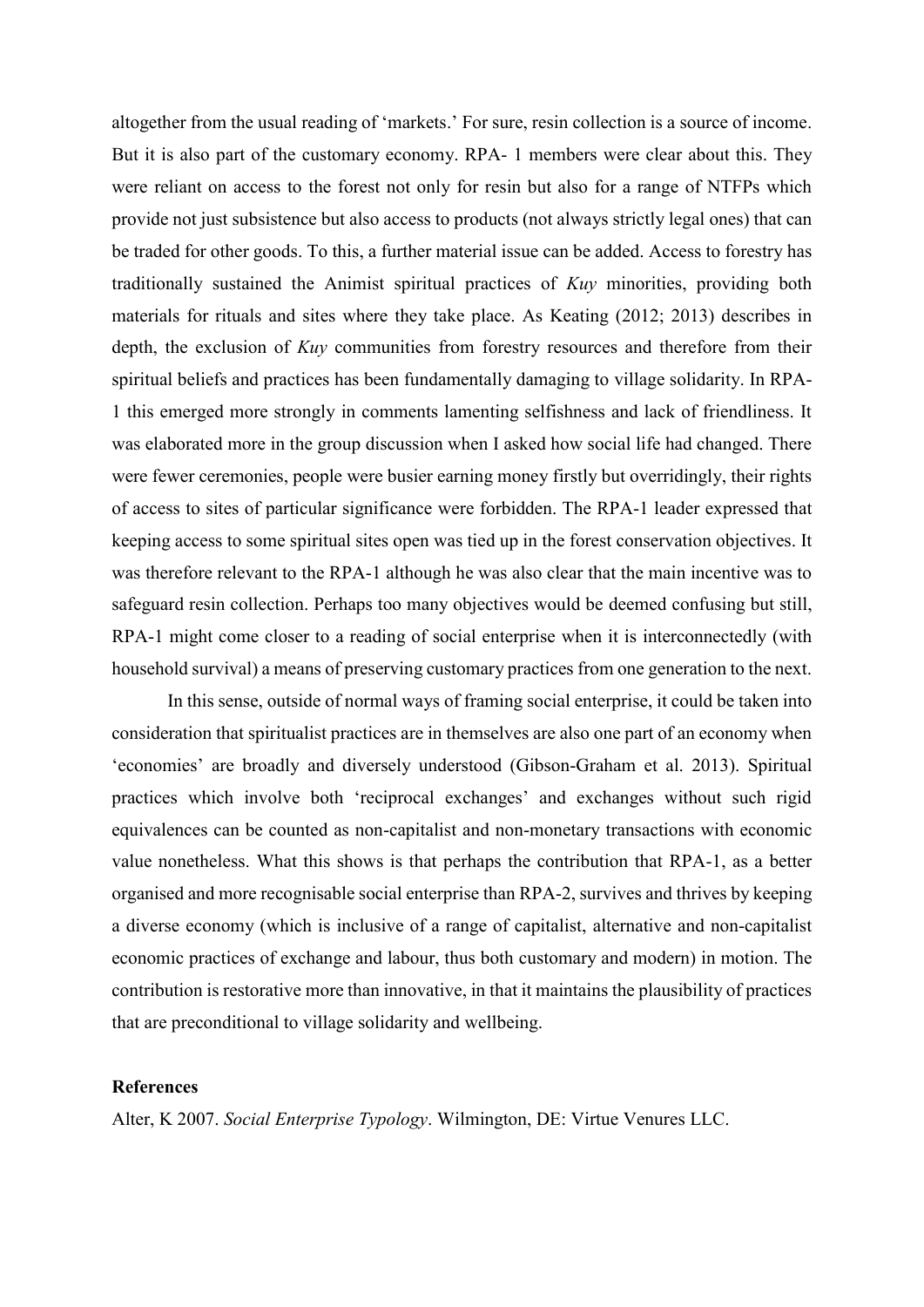Andaya-Milani, N. 2011. Dipterocarpus resin in the international market: a market scan. In *Stakeholder Forum on Sustainable and Pro-poor Oleoresin Industry Development in Cambodia*, Himawari Hotel, Phnom Penh, Cambodia, 23 September 2011): 51-61.

Bekaert, J. 1993. The return of the Khmer Rouge. *Southeast Asian Affairs*): 130-43

- CCHR 2014. *Ponlok Khmer NGO threatened of closure in Preah Vihear Province*, Cambodia Center for Human Rights, viewed 12 March 2015, [<http://cchrcambodia.org/index\\_old.php?url=media/media.php&p=alert\\_detail.php&a](http://cchrcambodia.org/index_old.php?url=media/media.php&p=alert_detail.php&alid=50&id=5%3e)  $lid = 50$ & $id = 5$
- Curtis, T. 2008. Finding that grit makes a pearl: a critical re-reading of research into social enterprise. *International Journal of Entrepreneurial Behaviour & Research* 14 (5): 276-290.
- Dees, J.G. 2008. Philanthropy and enterprise: harnessing the power of business and social entrepreneurship for development. *Innovations: Technology, Governance, Globalization* 3 (3): 119-132.
- Defourny, J. & Nyssens, M. 2010. Conceptions of social enterprise and social entrepreneurship in Europe and the United States: convergences and divergences. *Journal of Social Entrepreneurship* 1 (1): 32-53.
- Defourny, J & Nyssens, M, 2013, 'Social innovation, social economy and social enterprise: What can the European debate tell US?', in *The International Handbook on Social Innovation: : Collective Action, Social Learning and Transdisciplinary Research*, eds. F Moulaert, D MacCallum, A Mehmood & A Hamdouch, 40-53. Cheltenham, UK: Edward Elgar
- Dey, P. & Steyaert, C. 2010. The politics of narrating social entrepreneurship. *Journal of Enterprising Communities: People and Places in the Global Economy* 4 (1): 85-108.
- Diepart, J.-C. & Dupuis, D. 2014. The peasants in turmoil: Khmer Rouge, state formation and the control of land in northwest Cambodia. *The Journal of Peasant Studies* 41 (4): 445- 468.
- DTI 2002. *Social Enterprise: A Strategy for Success*. Department of Trade and Industry, HMSO, London
- Galera, G. & Borzaga, C. 2009. Social enterprise: an international overview of its conceptual evolution and legal implementation. *Social Enterprise Journal* 5 (3): 210-28
- Gibson-Graham, JK, Cameron, J & Healy, S 2013, *Take back the economy: an ethical guide for transforming our communities*, Minneapolis: University of Minnesota Press.
- Gunn, R & Durkin, C 2010, *Social Entrepreneurship: A Skills Approach*, Bristol: Policy Press.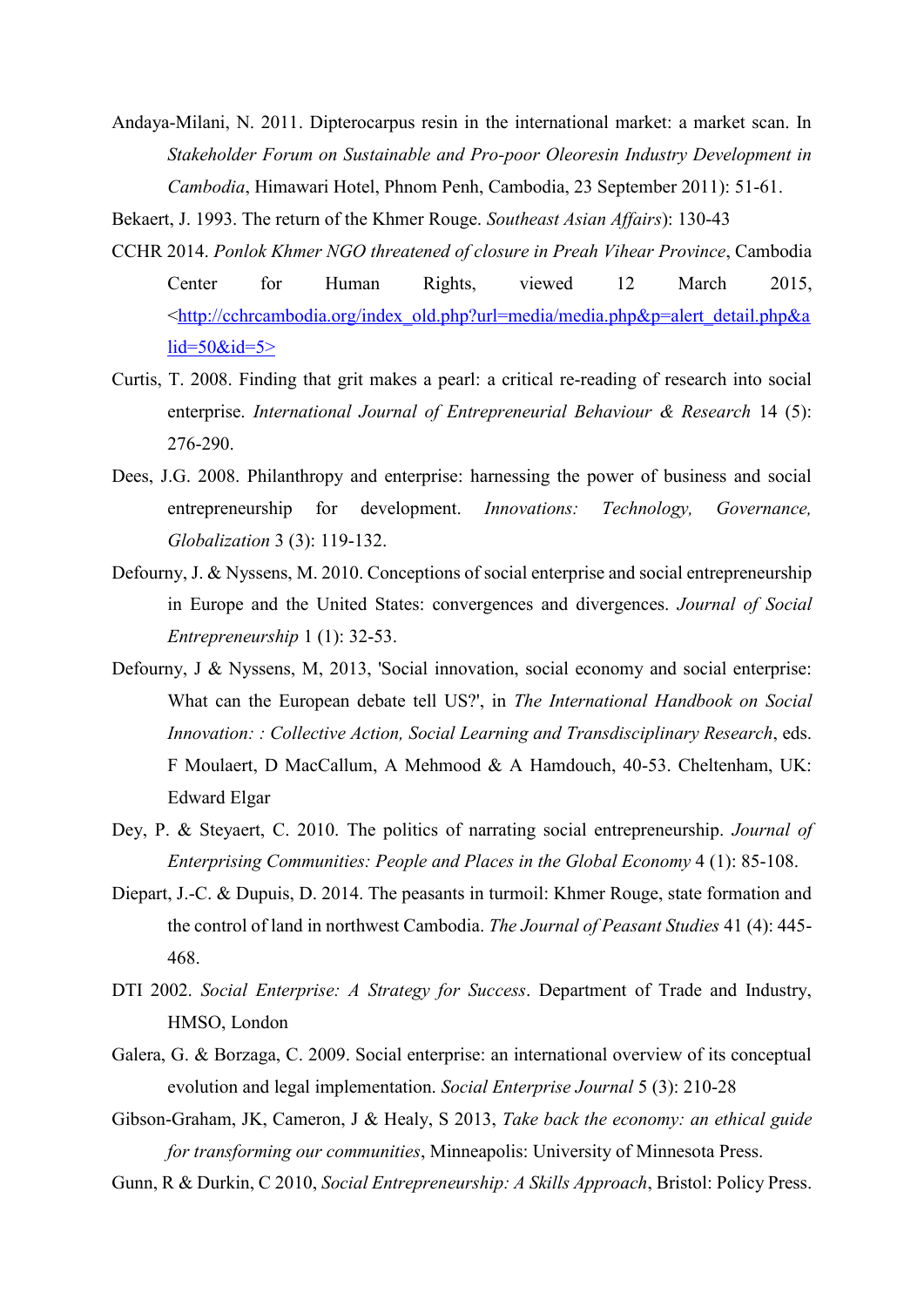- Hackett, MT 2009, 'Social enterprise in a Global Financial Crisis: Is there a developing-world voice?', paper presented to Proceedings of the APSA Conference, Sydney, 27th - 30th September 2009, [<http://hdl.handle.net/2440/56223>.](http://hdl.handle.net/2440/56223%3e)
- Harding, R. 2004. Social enterprise: the new economic engine? *Business Strategy Review* 15 (4): 39-43.
- Haugh, H. 2005. A research agenda for social entrepreneurship. *Social Enterprise Journal* 1  $(1): 1-12.$
- Henderson, JC 2007. Communism, heritage and tourism in East Asia. *International Journal of Heritage Studies* 13 (3): 240-254.
- Hervieux, C., Gedajlovic, E. & Turcotte, M.-F., B. 2010. The legitimization of social entrepreneurship. *Journal of Enterprising Communities: People and Places in the Global Economy* 4 (1): 37-67
- Hughes, C. 2007. The Seila Program in Cambodia. In *Aid that Works: Successful Development in Fragile States*, eds. J Manor, 85-121. Washington, DC: The World Bank.
- Hughes, C. 2009b. Reconstructing Legitimate Political Authority through Elections? In *Beyond Democracy in Cambodia: Political Reconstruction in a Post-Conflict Society*, eds. J. Öjendal and M. Lilja. Denmark: Nordic Institute of Asian Studies.
- Hulgård, L., Defourny, J. & Pestoff, V. 2010. *Social Enterprise, Social Entrepreneurship, Social Economy, Solidarity Economy: An EMES Reader on the 'SE Field.* Liege: EMES European Research Network.
- ILO 2010. *Operationalizing Gender Aspects in the Creative Industries Support Programme*. Phnom Penh: International Labour Orgnanization.
- James, P, Nadarajah, Y, Haive, K & Stead, V 2012, *Sustainable communities, sustainable development: Other paths for papua new guinea*, University of Hawai'i Press, Honolulu.
- Kay, A 2006, 'Social capital, the social economy and community development', *Community Development Journal*, vol. 41, no. 2, pp. 160-173.
- Keating, NB 2012, 'Spirits of the forest: Cambodia's Kuy people practice spirit-based conservation', *Anthropology Faculty Publications*, no. Paper 1, [<http://digitalcommons.brockport.edu/ant\\_facpub/1/>.](http://digitalcommons.brockport.edu/ant_facpub/1/%3e)
- Keating, N.B. 2013. Kuy alterities: The struggle to conceptualise and claim Indigenous land rights in neoliberal Cambodia. *Asia Pacific Viewpoint* 54 (3): 309-322.
- Koch, J.L. 2010. Social entrepreneurship as a bottom-up model of socio-economic development. *Development Outreach* 12 (1): 16-18.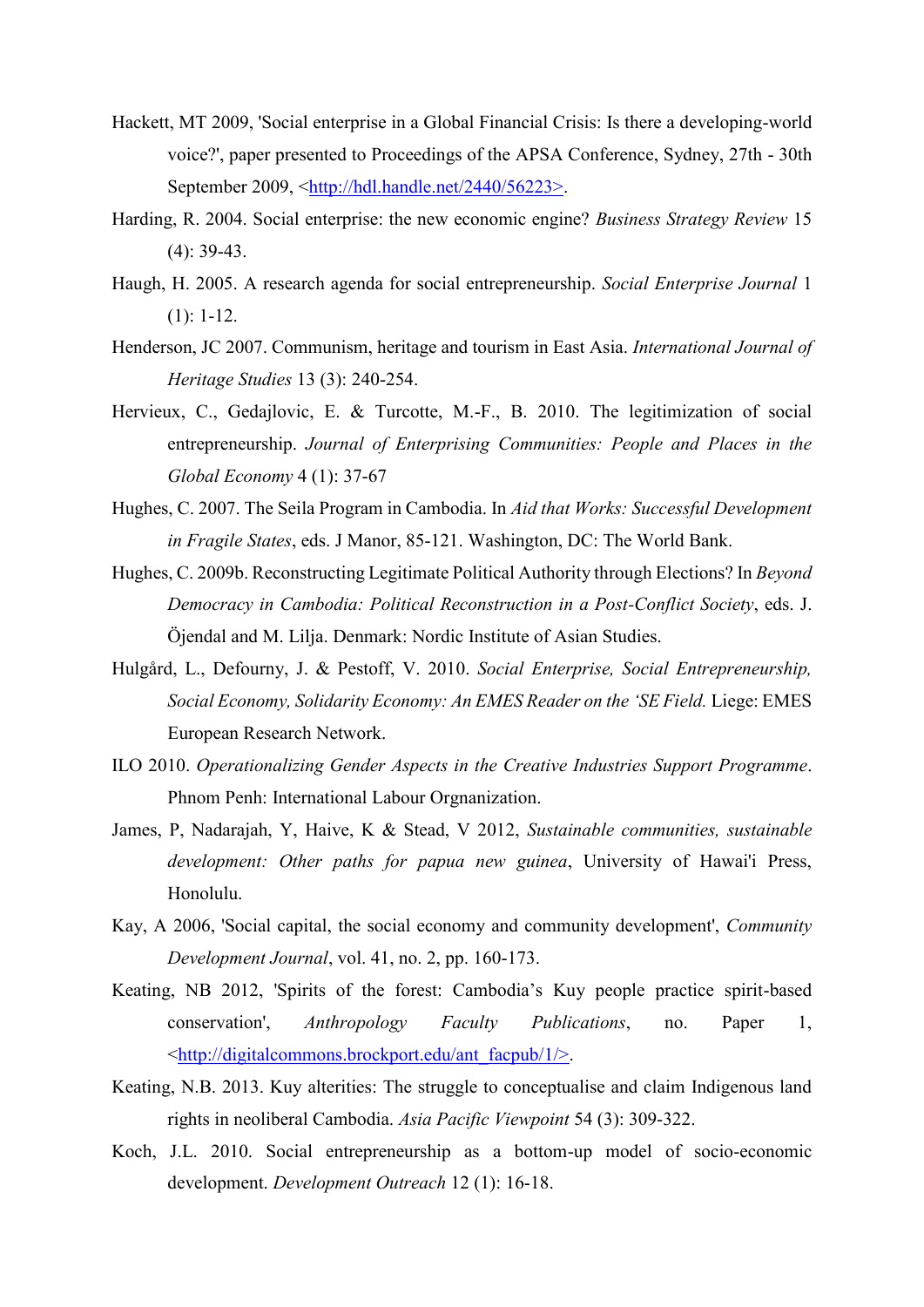- Landmine & Cluster Munition Monitor 2016, *Archives 1997-2014: Cambodia*, Website, viewed 10th April 2016,  $\langle \frac{http://archives.the-10}{http://archives.the-10} \rangle$ [monitor.org/index.php/publications/display?url=lm/2003/cambodia.html>.](http://archives.the-monitor.org/index.php/publications/display?url=lm/2003/cambodia.html%3e)
- Ledgerwood, J. 2007. *Understanding Cambodia: social hierarchy, patron-client relationships and power*, Department of Anthropology and Center for Southeast Asian Studies, Northern Illinois University.
- Lyne, I, Ngin, C & Santoyo-Rio, E 2013, 'Understanding Social Enterprise, Social Economy and Local Social Entrepreneurship in the Context of Rural Cambodia', paper presented to 4th EMES International Research Conference on Social Enterprise, Liege.
- Mason, C., Kirkbride, J. & Bryde, D. 2007. From stakeholders to institutions: the changing face of social enterprise governance theory. *Management Decision* 45 (2): 284-301.
- Matthews, B 2007, 'Literacy and internal control of community finance institutions in rural Cambodia', in *Membership-based organizations of the poor*, eds. M Chen, R Jhabvala, R Kanbur & C Richards, 138-154. London: Routledge.
- MDG-F 2008. *Creative Industries Support Programme Programme document: Cambodia*. Phnom Penh: Millenium Development Goal Fund, Country Thematic Window for: Culture and Development.
- MDG:F 2011. *Joint Programmes Information: Creative Industries Support Programme*, Millenium Development Goal Achievement Fund, viewed 24th March 2015, <http://www.mdgfund.org/sites/default/files/Cambodia%20Joint%20Programmes%20 Fact%20Sheet.pdf>
- Peredo, A.M. & McLean, M. 2006. Social entrepreneurship: A critical review of the concept. *Journal of World Business* 41 (1): 56-65.
- Polanyi, K 1957, 'The economy as instituted process' in*Trade and market in the early empires*, eds. K Polanyi, CM Arensberg & HW Pearson, 243-270. Glencoe: Free Press.
- Power, G., Wilson, B., Brandenburg, M., Melia-Teevan, K. & Lai, J. 2012. *A Framework for Action: Social Enterprise and Impact Investing*. United Nations Global Compact Office, June 2012.
- Ridley-Duff, R & Bull, M 2011, *Understanding Social Enterprise: Theory and Practice*, London: SAGE.
- Scott, J.C. 1977. *The Moral Economy of the Peasant: Rebellion and Subsistence in Southeast Asia*. New Haven, CT: Yale University Press.